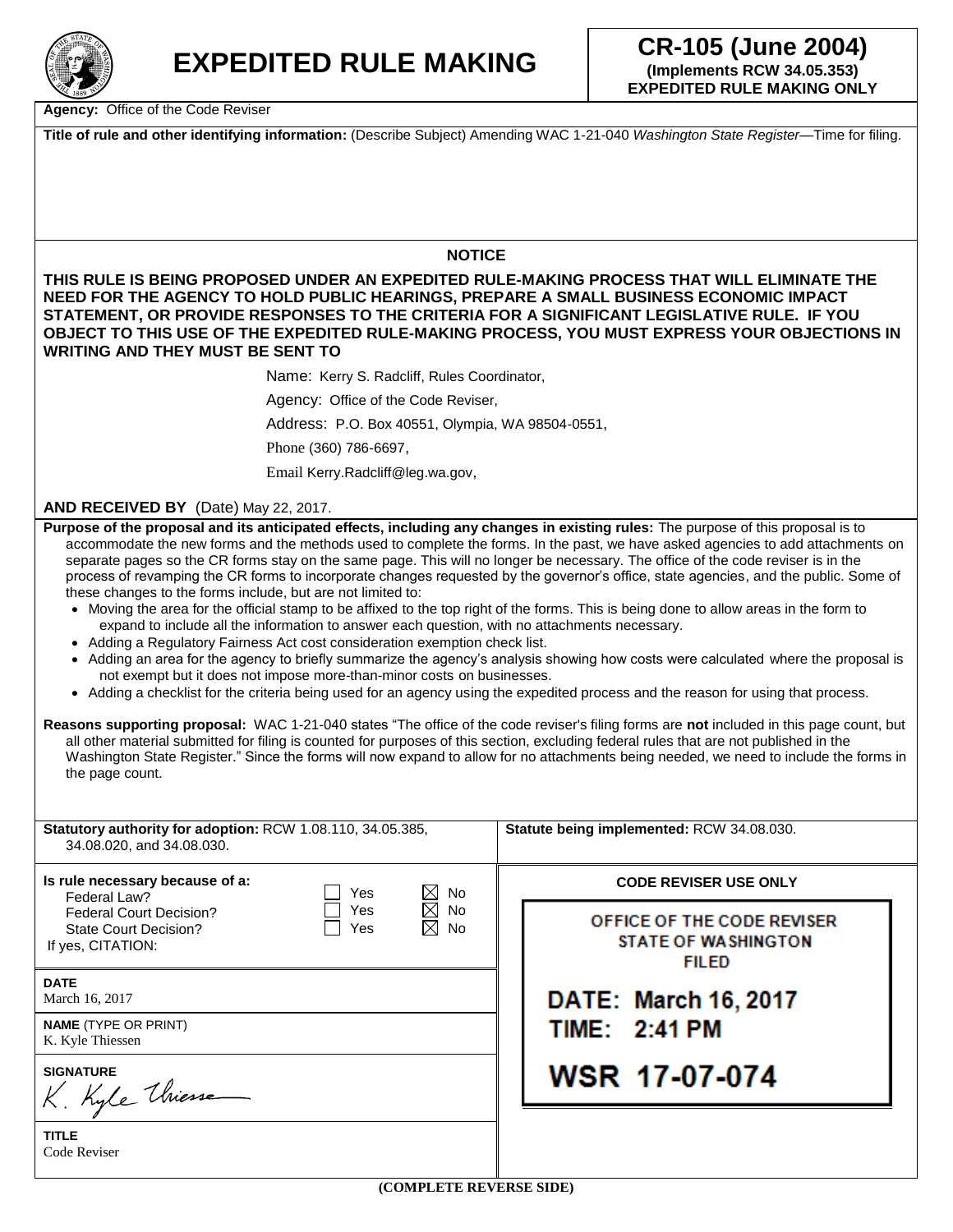**Name of proponent:** (person or organization) Office of the code reviser, <br>
Private



## **Name of agency personnel responsible for:**

| Name                            | Office Location                        | <b>Phone</b>   |
|---------------------------------|----------------------------------------|----------------|
| Drafting Kerry S. Radcliff      | P.O. Box 40551, Olympia, WA 98504-0551 | (360) 786-6697 |
| ImplementationKerry S. Radcliff | P.O. Box 40551, Olympia, WA 98504-0551 | (360) 786-6697 |
| Enforcement Kerry S. Radcliff   | P.O. Box 40551, Olympia, WA 98504-0551 | (360) 786-6697 |

**Agency comments or recommendations, if any, as to statutory language, implementation, enforcement, and fiscal matters:**